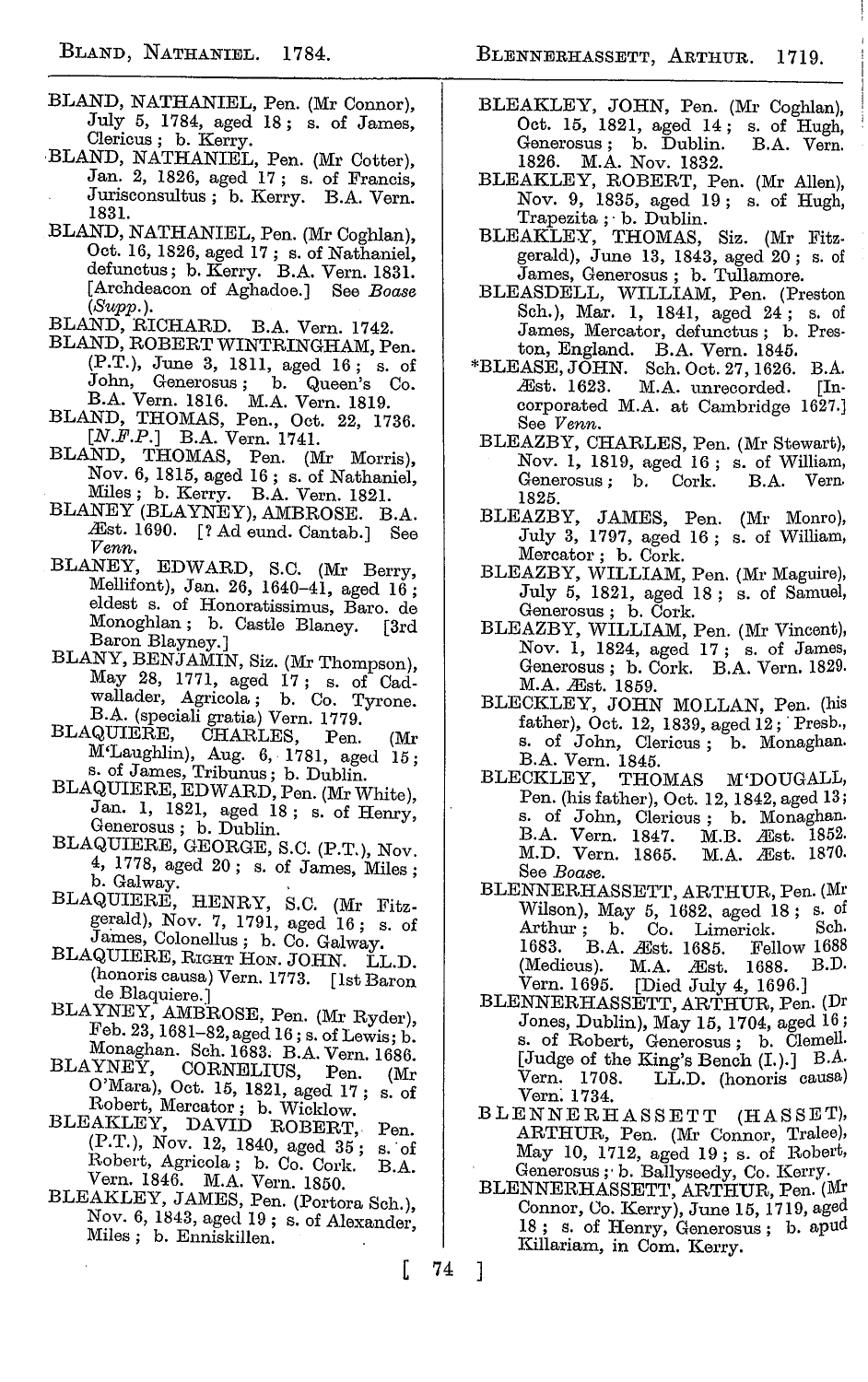

*CHAIU.ES WILLIAM, EARL OF CHARLEVILLE, F.R.S.*